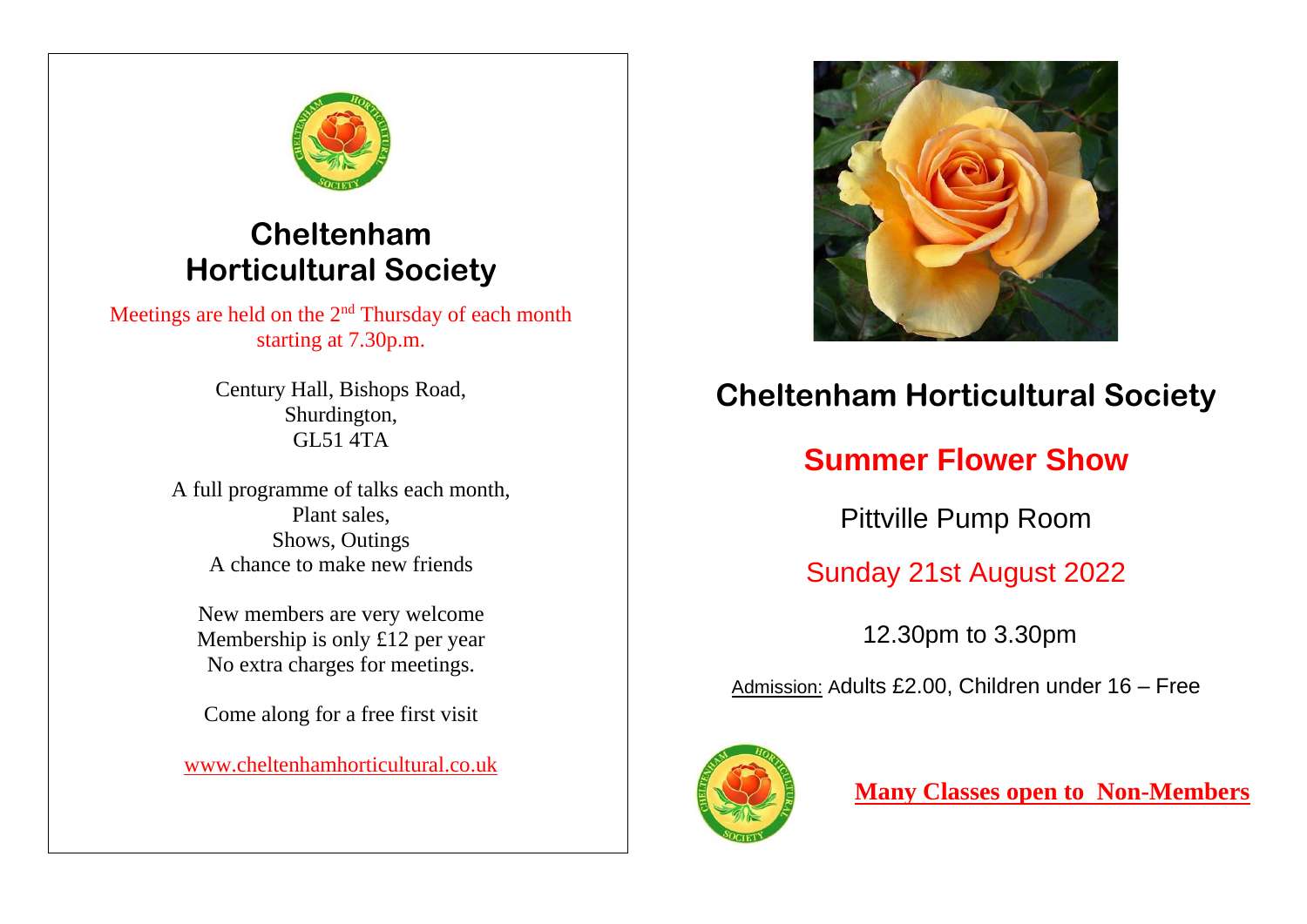### Show entries to:

Mrs Alison Stagg 1, Naunton Way, Cheltenham. GL53 7BQ. Telephone 01242 519245 email: chs.show.entries@gmail.com

**If you have any queries** regarding this show please contact The Show Manager, Dot Ward 01242579750 Email: dotward99@yahoo.co.uk

### Timetable

Staging of Exhibits 9.30 to 11.00am Judging of Exhibits 11.00am to 12.30pm Public Admission 12.30 to 3.30pm

Presentation of Awards 3.30pm Draw for raffle prizes 3.45 pm Removal of Exhibits by 4.30pm

## Prize Money

|                    | Classes 50,51 and $52 -$ (see relevant section) |                     |
|--------------------|-------------------------------------------------|---------------------|
| All other classes: |                                                 |                     |
| First Prize - £1   | Second Prize $- £0.70$                          | Third Prize - £0.50 |

## Thank You

The committee of the Cheltenham Horticultural Society wishes to thank the Judges, Traders, Sponsors, Stewards and exhibitors for their time and expertise.

## A Date for Your Diary

Our Spring Flower Show will be held in the Pittville Pump Room on Sunday 2nd April 2023

## *Special Awards*

David Leucher Trophy – for most first prizes

#### **Section A – Cut Flower (open) Classes**

Richard Whorlow Award – for best dahlia in classes 5,6 and 19 The Sandell Perkins Heritage Cup – for best exhibit in Section A The John Fisher Memorial Cup for best exhibit in class 3

#### **Section B – Pot Plant (open) Classes**

Chamber of Commerce Cup – for best floral exhibit in Section B Collins cup – for best foliage exhibit in Section B

### **Section C – Floral Art (open) Classes**

CHS Rose Bowl – for best exhibit in Section C

#### **Section D – Vegetable and Fruit (open) Classes**

Ellis Cup – for best exhibit in Section D

#### **Section E – Cookery Classes**

CHS Cup – for best exhibit in Section E Turner Breadboard – for best exhibit in Class 92

#### **Section F – Children's (open)Classes**

CHS Junior Cup – for best exhibit in classes 100-104

#### **Section G – Photography Classes**

Eileen Rogers Salver – for best exhibit in classes 110-113

1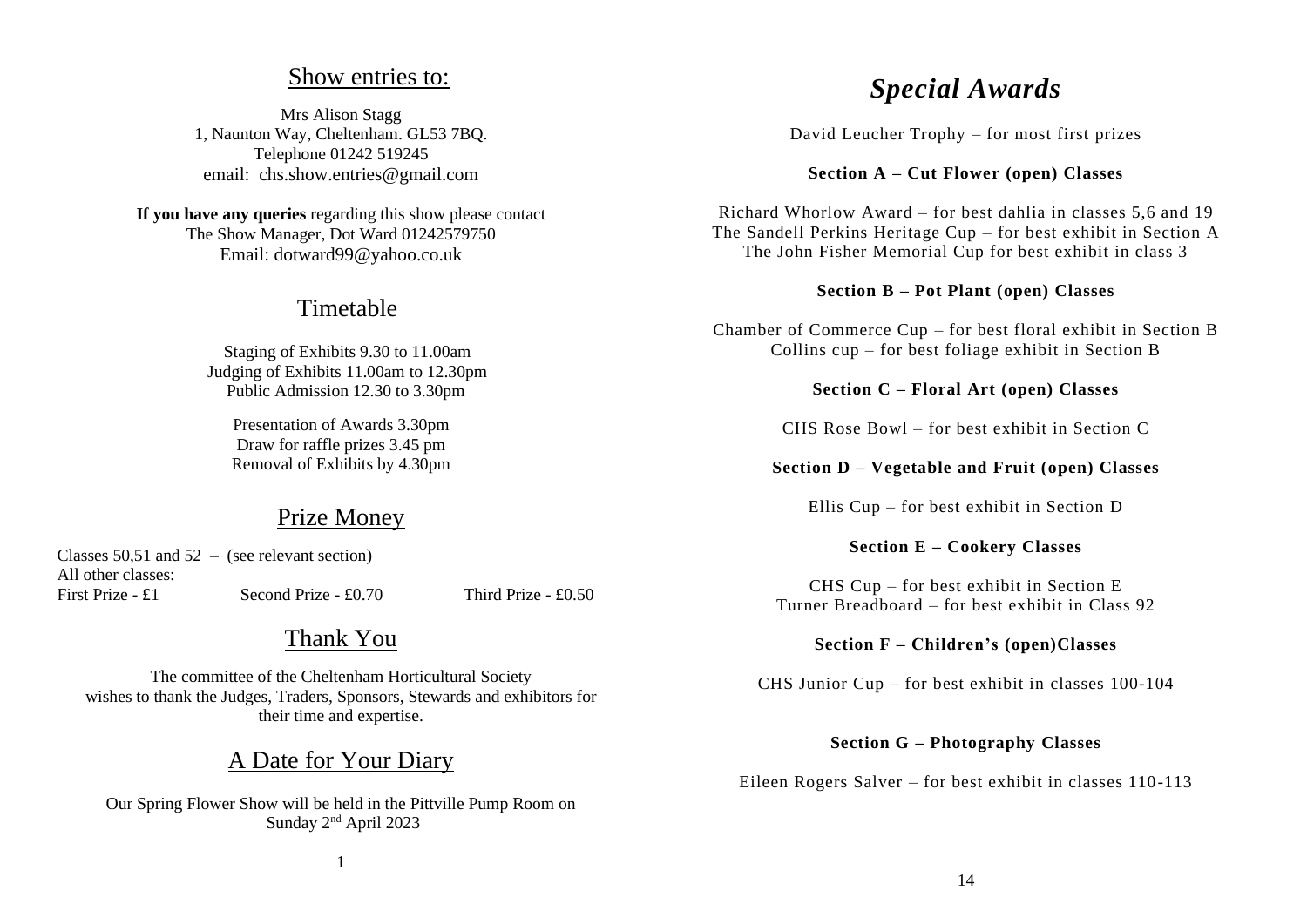

# *Show Rules*

- 1. Entry forms must be received not later than **Friday 19th August 2022.** *Entries may be phoned or emailed no later than 12.00noon on that day.* **Please note that LATE ENTRIES** cannot be accepted after the stated time.
- 2. It is an open competition except for the cookery class.
- 3. Exhibitors may put up to two entries in a class. If known please state plant varieties on a piece of paper or card next to the exhibit.
- 4. All plant and vegetable material must have been grown by the Exhibitor or have been in their possession for at least three months prior to the Show except in Floral Art, class 102 and class 120.
- 5. Unless otherwise stated, exhibitors in cut-stem classes must display their entries in the vases provided by the Society, which will be available at staging time. **Spilled water must be mopped up immediately to avoid damage to the hall floor.**
- 6. Cookery exhibits must be covered with cling film and displayed on a plate (see section in schedule).
- 7. The hall will be open **for Staging from 9.30am to 11.00am on Sunday 21st August 2022** after which time the hall will be cleared for judging to commence.
- 8. The Committee will take reasonable care of all exhibits but will not be responsible for any loss or damage that may occur from any cause whatsoever.
- 9. **The decision of the Judges will be final as to the relative merits of the exhibits. The decision of the Show Secretary is final in all other matters connected with the Show.**
- 10. Exhibits cannot be removed before close of Show at 4.00pm. Exhibitors are requested to remove cut flowers from the staging at the end of the Show. Buckets will be provided for disposal of exhibits. Any exhibits remaining after 4.30pm will be disposed of.
- 11. Only members of the Cheltenham Horticultural Society are eligible to take away cups & trophies which will be presented at 3.30pm
- 12. Cups and Trophies **winners will be required to sign a receipt and must return cups/trophies not later than the Society meeting in July 2023.**
- 13. **Trophy winners are welcome to have the trophy engraved at their own expense. CHS will organize and pay for the junior trophy to be engraved.**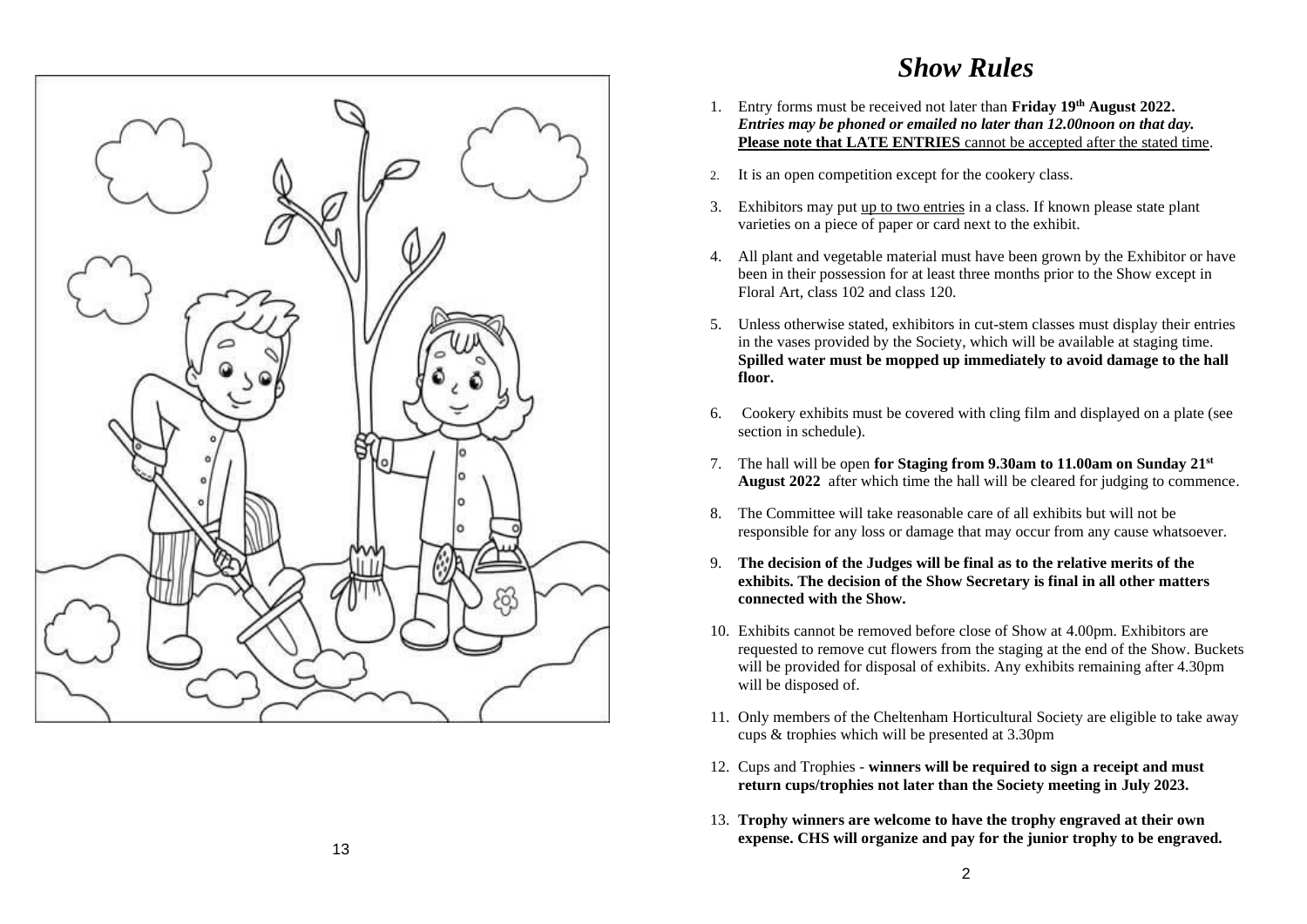# *Section A Cut Flowers (open)*

| 1.  | <b>ROSES</b>                    | Three stems - One or more varieties                                   |  |  |
|-----|---------------------------------|-----------------------------------------------------------------------|--|--|
| 2.  | <b>ROSES</b>                    | One Specimen Hybrid Tea or 1 spray of<br>a floribunda                 |  |  |
| 3.  | <b>ROSES</b>                    | A large single bloom floating in a glass bowl                         |  |  |
| 4.  | <b>GLADIOLUS</b>                | One Specimen Spike                                                    |  |  |
| 5   | <b>DAHLIAS</b>                  | Five stems. One or more varieties                                     |  |  |
| 6.  | <b>DAHLIAS</b>                  | Three stems. One variety only                                         |  |  |
| 7.  | <b>FUCHSIA</b>                  | Three stems of one or more varieties                                  |  |  |
| 8.  | <b>HOSTAS</b>                   | Five of one or more varieties of<br>hosta leaves                      |  |  |
| 9.  | <b>PERENNIALS</b>               | Five stems, one or more varieties.                                    |  |  |
| 10. | <b>ANNUALS</b>                  | Five Stems. Any one variety                                           |  |  |
| 11. | <b>MIXED</b><br><b>FLOWERS</b>  | Five Stems. All different varieties                                   |  |  |
| 12. | <b>AUTUMN</b><br><b>COLOURS</b> | Five to nine stems of mixed species/<br>cultivars in autumnal shades. |  |  |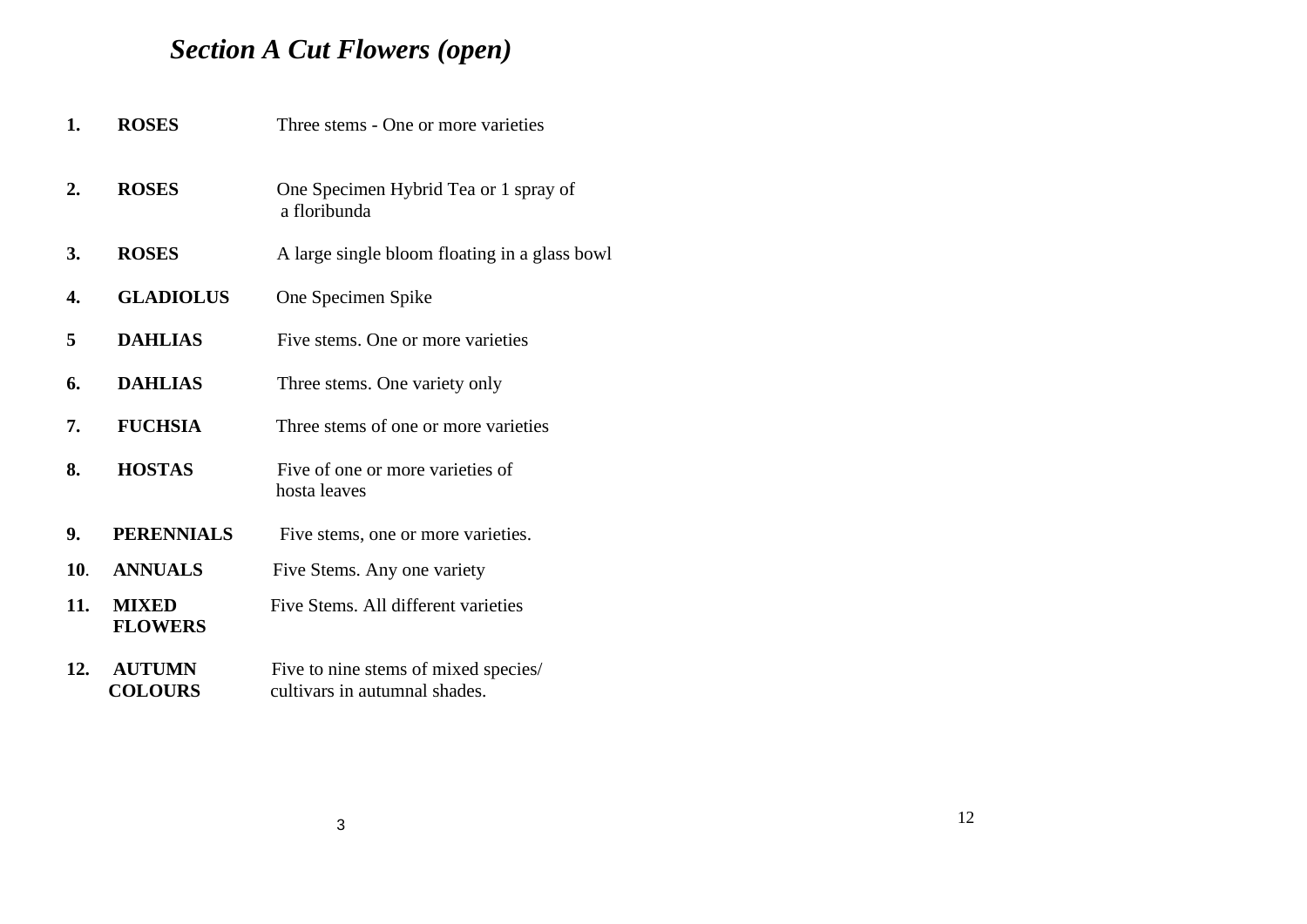*Section F - Junior Exhibits (Open)*

For Exhibitors aged 4 to 12 years of age

- **100. COLOURING THE PICTURE ON PAGE 13** Ages 4-8
- **101. COLOURING THE PICTURE ON PAGE 13** Ages 9-12
- **102. A GARDEN IN A STANDARD SEED TRAY**
- **103. PHOTOGRAPH OF A TREE**
- **104. FIVE JAM TARTS** displayed on a plate covered in cling film

# *Section G – Photography (Open)*

Not to be mounted and no larger than 18cm x13cm (7" x 5")

- **110. A SUMMER SCENE**
- **111. BY THE WATER**
- **112. JUBILEE CELEBRATIONS**
- **113. A BLUE FLOWER**
	- *Section H – Seasonal Fun (Open)*

Open to exhibitors aged  $4 - 100$ 

- **120**. **AN ANIMAL MADE FROM VEGETABLES**
- **121. AN EMPTY DECORATED PLANT POT**
- **122. MINIATURE SCARECROW** no taller than 40 cm
- **13. FLOWERING** Three stems in flower, fruit or seed. One or **SHRUB/TREE** more varieties
- **14. FOLIAGE** Three stems. All different varieties.  *SHRUB/TREE*
- **15. CLEMATIS** Three Blooms. One or more varieties displayed on a cloth or in a vase.
- 16. A SINGLE To be judged for its perfume **FLOWERING STEM**
- **17. HYDRANGEAS** Three heads.

## *NOVICE SECTION*

Classes 21 & 22 are open to those who have not won a first prize in "Cut Flowers" in the Society's shows

- **18. MIXED VASE** Three stems of one or more varieties.
- **19. DAHLIAS** One stem, any variety.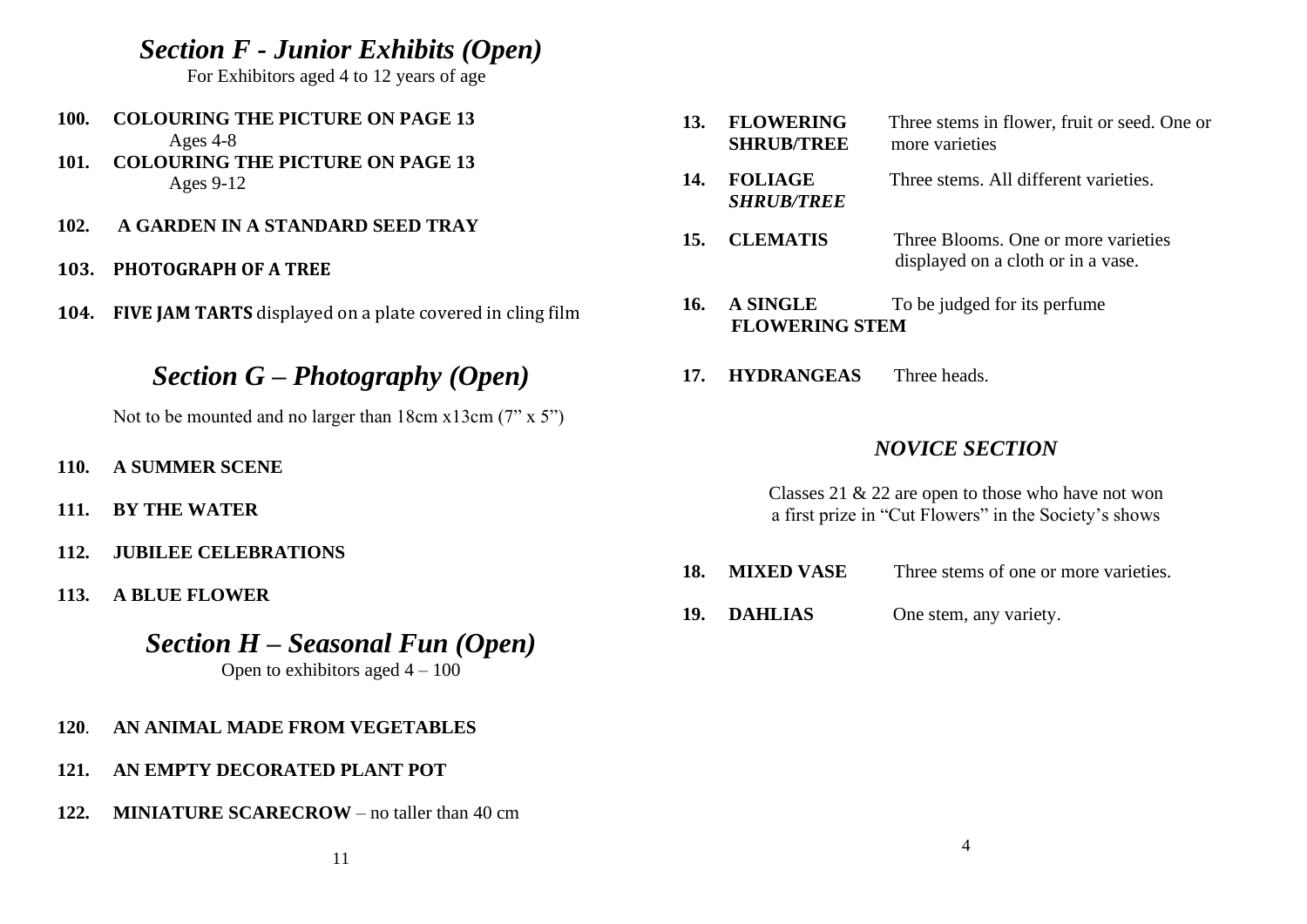## *Section B - Pot Plants (Open)*

**ONE SINGLE PLANT ONLY** growing in a pot or container **NOT exceeding 30cm at the rim** unless otherwise stated

### **Courgette, Pistachio and Lime Loaf**

|     |                    |                                                | <b>Ingredients</b>                                                                  | <b>Frosting</b>  |  |  |
|-----|--------------------|------------------------------------------------|-------------------------------------------------------------------------------------|------------------|--|--|
| 31. | <b>PELARGONIUM</b> | Zonal                                          |                                                                                     |                  |  |  |
|     |                    |                                                | 75ml sunflower oil                                                                  | 20g cream cheese |  |  |
| 32. | <b>PELARGONIUM</b> | Any other Pelargonium                          | 3 medium eggs                                                                       | 20g butter       |  |  |
|     |                    |                                                | 185g caster sugar                                                                   | zest of 1 lime   |  |  |
| 33. | <b>FUCHSIA</b>     | Any type                                       | 80g Greek style natural yogurt                                                      | 100g icing sugar |  |  |
|     |                    |                                                | 1/2 tsp vanilla extract                                                             |                  |  |  |
| 34. | <b>ANY ORCHID</b>  |                                                | 185g small courgettes, grated                                                       |                  |  |  |
|     |                    |                                                | 1 lime, zest and juice                                                              |                  |  |  |
| 35. | <b>CACTUS</b>      |                                                | 225g SR Flour                                                                       |                  |  |  |
|     | <b>SUCCULENT</b>   |                                                | 2 tsp baking powder                                                                 |                  |  |  |
| 36. |                    |                                                | 75g pistachio nuts                                                                  |                  |  |  |
| 37. | <b>PLANT IN</b>    | In a pot <b>NOT</b> exceeding 15cm diameter    |                                                                                     |                  |  |  |
|     | <b>FLOWER</b>      | inside the rim. Excluding scheduled classes    |                                                                                     |                  |  |  |
|     |                    |                                                | Preheat oven to $170^{\circ}$ C ( $150^{\circ}$ C fan). Line a $900g(21b)$ loaf tin |                  |  |  |
| 38. | <b>PLANT OR</b>    | In a pot measuring between 15 - 30cm           |                                                                                     |                  |  |  |
|     | <b>PLANTS IN</b>   | diameter inside the rim.                       | Whisk eggs, sugar, oil, yoghurt and vanilla extract in a large bowl.                |                  |  |  |
|     | <b>FLOWER</b>      | <b>Excluding scheduled classes</b>             | Stir in the grated courgette, lime zest and juice.                                  |                  |  |  |
|     |                    |                                                |                                                                                     |                  |  |  |
| 39. | <b>PLANT GROWN</b> | Excluding scheduled classes. Including grasses | Stir in the flour and baking powder. Add all but 2tbsp of the nuts. Fold            |                  |  |  |
|     | FOR FOLIAGE.       |                                                | together to combine all the ingredients. Spoon the mixture into the loaf tin.       |                  |  |  |
|     |                    |                                                | Bake for 50-55 minutes until golden brown and springy to the touch.                 |                  |  |  |
|     |                    |                                                | Allow to cool completely.                                                           |                  |  |  |
| 40. | <b>MIXED POT</b>   | two or more plant varieties judged for         |                                                                                     |                  |  |  |
|     |                    | overall effect.                                | To make the frosting, mix the cream cheese and butter with the lime zest.           |                  |  |  |
| 41. | <b>CROCOSMIA</b>   | Five corms grown in a pot. Corms provided by   | Beat in the icing sugar to form a smooth frosting. Do not overbeat                  |                  |  |  |
|     |                    | CHS. (Members only)                            | otherwise the mixture will be runny.                                                |                  |  |  |
|     |                    |                                                |                                                                                     |                  |  |  |
|     |                    |                                                | Spread on top of the cooled cake and sprinkle with the remaining nuts.              |                  |  |  |
|     |                    |                                                |                                                                                     |                  |  |  |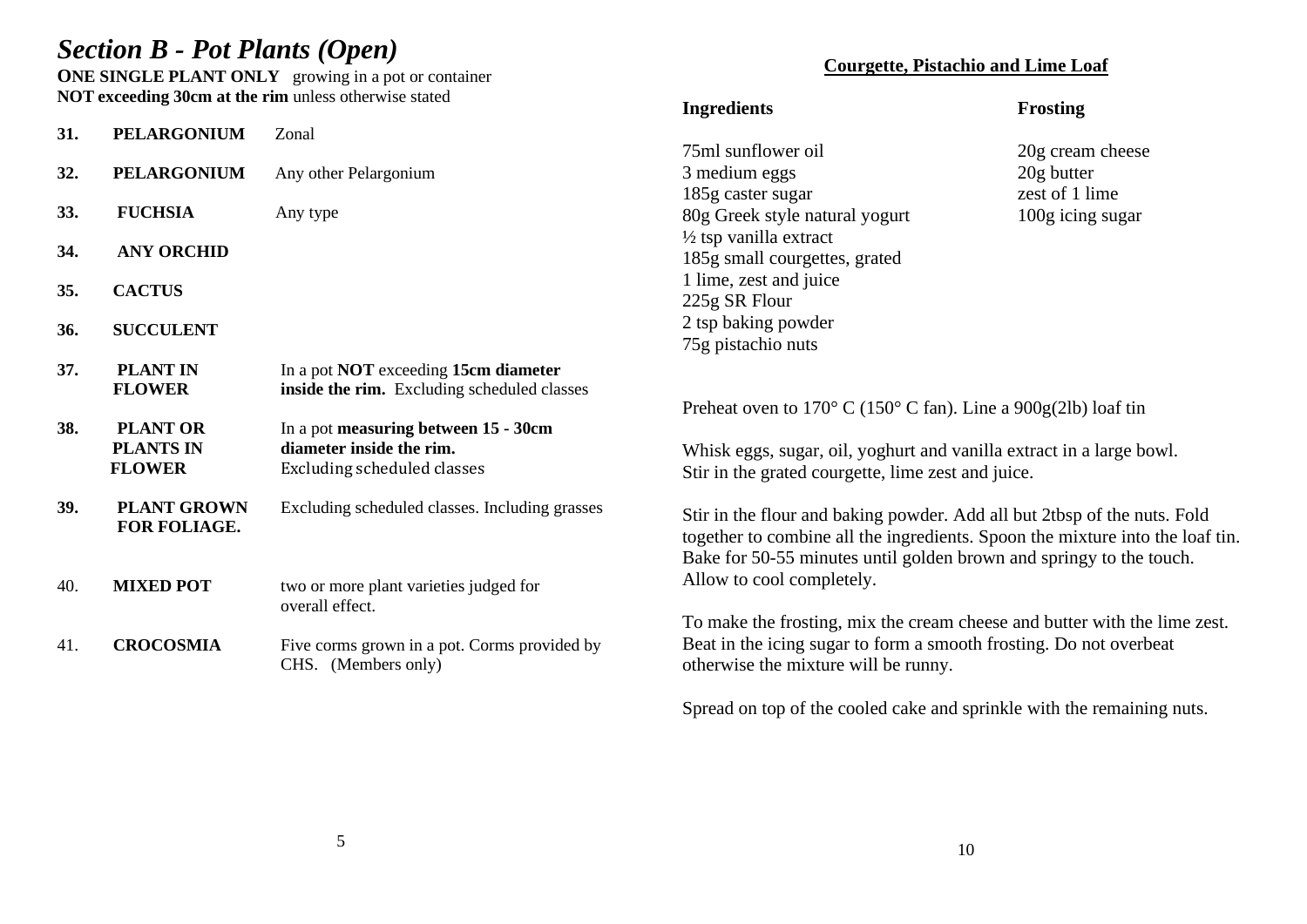## *Section E – Cookery (Members Only)*

- **90. A JAR OF GOOSEBERRY JAM** one jar to be dated
- **91. A JAR OF STRAWBERRY JAM**  one jar to be dated

**Classes 92 – 94**

### **MUST BE COVERED WITH CLINGFILM AND DISPLAYED ON A PLATE.**

- **92. A SOURDOUGH LOAF** to own recipe
- **93. COURGETTE AND PISTACHIO CAKE -** to recipe provided on page 10
- **94. CHEESE AND ONION PASTY –** to own recipe

# *Section C – Floral Art (Open)*

Classes 50, 51 & 52 prizes are -  $1^{st}$  - £5  $2^{nd}$  - £3  $3^{rd}$  - £1

### **Floral Art Definition applies to classes 50 through to 52**

An exhibit is composed of natural plant material (fresh or dried) with or without accessories, contained in a space specified in this schedule. Backgrounds, bases, containers, drapes, exhibit titles and mechanics may always be included in an exhibit unless otherwise stated. More than one placement may be Included. Plant material must predominate and should be chosen and arranged to complement your container and make a pleasing design.

Do not use rare or protected species or water features.

### **50. 'Stone and Grass'.**

Accessories allowed. To be viewed and judged from the front. *Space allowed 30 cm x 30 cm. Height Unrestricted*.

### **51. 'Tropical'**.

 Accessories allowed but must not detract from the plant material. To be judged and viewed from the front.  *Space allowed 50cm x 50cm. Height unrestricted.*

### *NOVICE SECTION*

(Class 52 is open to anyone who has not won a first prize in floral art in the Society's shows)

### **52. 'Down the Garden Path'**

An exhibit in a jug. To be judged and viewed from the front. *Space allowed 30cm x 30cm. Height unrestricted.*